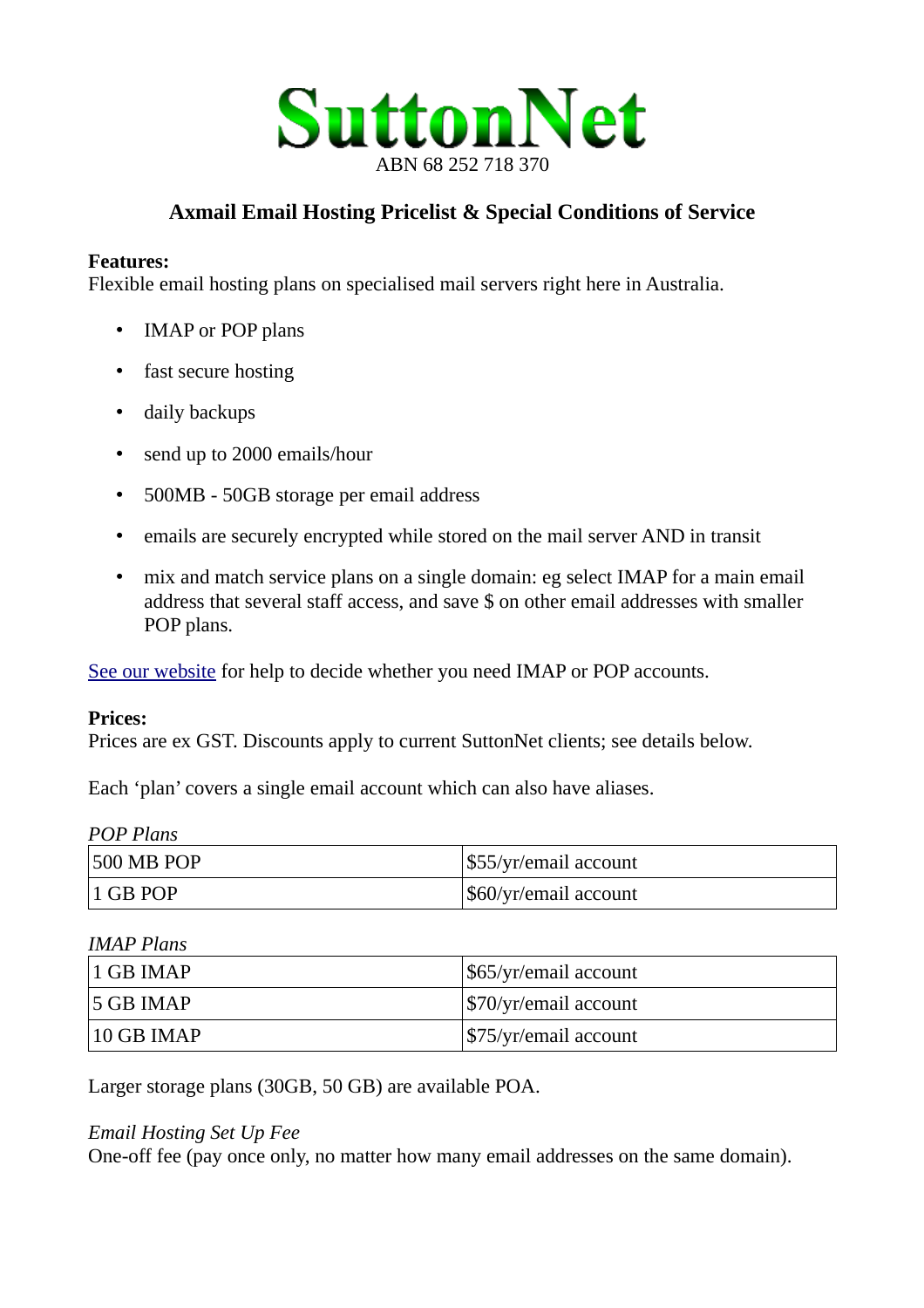Set up best-practice hosting & DNS parameters (including DMARC email authentication) to suit your email use.

| Domain already hosted by SuttonNet:<br>set up Axmail hosting, edit DNS records                                            | \$50     |
|---------------------------------------------------------------------------------------------------------------------------|----------|
| Other domain (new hosting service):<br>set up Axmail hosting & DNS hosting                                                | \$80     |
| Other domain, DNS hosting managed<br>outside SuttonNet:<br>- set up Axmail hosting, advise host of DNS<br>settings needed | \$50     |
| - (if required) additional setup<br>support/liaison to complete DNS settings                                              | \$100/hr |

#### *Client Service Fee*

All plans, an annual fee per client (no matter how many domains or email addresses you have hosted with us).

Client service fee goes toward admin, research & general advice to all clients on email hosting best practice, security, spam alerts and relevant IT news.

| We host your website | \$0     |
|----------------------|---------|
| Other clients        | \$50/yr |

### *Additional Support Fees (optional services)*

For one-to-one email support which we provide at your request.

| Install &/or configure Thunderbird mail<br>software on your device, train users (local<br>clients only) | \$100/hr |
|---------------------------------------------------------------------------------------------------------|----------|
| Assist you to set up email address on 1 or 2<br>devices (computer $&\sqrt{or}$ phone), max 30<br>mins   | \$50     |
| Other ad hoc support                                                                                    | \$100/hr |

### **Conditions of Service:**

- 1. You must host all of a domain's email addresses on either our main web server or on Axmail mail servers. You can't have some thatdomain.com.au email addresses on one server, some on the other server. Email hosting does not allow that.
- 2. You can adjust your serverside storage to a higher or lower GB plan at any time. Just email us, & specify the email address and new plan that you want. It is also possible (but more problematic) to change from IMAP to POP or vice versa.
- 3. Under a single email account, you can have several aliases. An alias has a different name before the  $\omega$  sign but it shares the same server mailbox: eg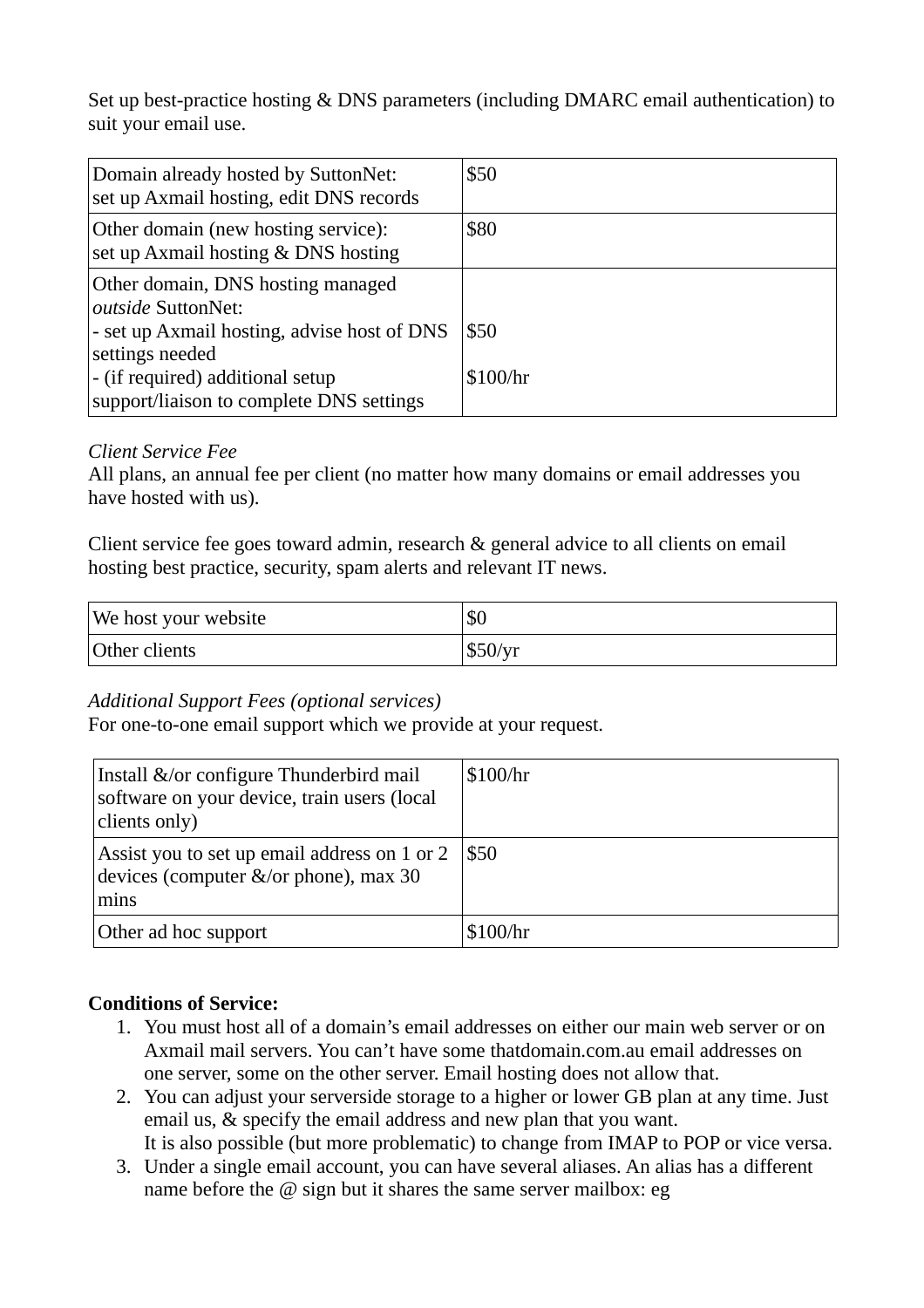$d$ iane@suttonnet.com.au also catches mis-spellings of my name via the alias [dianne@suttonnet.com.au.](mailto:dianne@suttonnet.com.au)

- 4. Client support is available from [https://axigen.com](https://axigen.com/) and on the Axmail webmail interface (for both POP and IMAP addresses). You have access your Axmail account via webmail to adjust spam filter strength & change your email password.
- 5. It is your responsibility to read & apply instructions for your email account settings carefully. Your email account cannot work unless the settings you have entered into your phone or computer mail software are exactly right.
- 6. This is an email hosting reseller service. We do not have backend access to the Axmail servers. We cannot view server logs, or unblock your IP address if it is banned for incorrect login attempts or other reasons. We will put in a support ticket at your request, liaise with the mail host specialists for you, and translate their technical advice for you. This is an 'additional support' service.
- 7. We are web programming & hosting specialists, not PC technicians. We may not be the best port of call for certain email problems. We cannot always defer other work for email support calls; they can be very time-consuming, depending on the hardware & software that you have chosen.
	- a) IT troubleshooting is usually faster with direct access to the device and its error messages, than via phone or email. If on-site support from SuttonNet is not feasible, contact your local PC/mobile phone shop or your on-call IT support for help. Show them the email account specifications which we provided to you.
	- b) If you request email-related support from us, we reserve the right: - to ask you first to check relevant general advice on our website(s) or other reliable online sources
		- to limit, delay or refuse to supply support

- to choose your email software (usually Thunderbird), if you ask us to help set up your email accounts

- to charge a travel fee, if we deem it best to investigate your email problem onsite.

## **Compare Axmail Hosting Plans with Email Hosting on our Web Server:**

*Axmail (server.suttonnetserver.com.au):*

- based in Sydney (vs US)
- choose POP or IMAP for each email address (vs only POP)
- sending limit is 2000 emails/hour (vs 600/hr)
- 500MB 50GB storage per email address (vs 200MB 1GB)
- emails are encrypted while stored on the mail server (vs not)
- daily backups (vs only websites & databases backed up daily)
- specialist mail servers with high redundancy  $-$  if one server is busy or blocked, there are 3 others to take up the load (vs 1 server and 1 IP address).

## *Looking Ahead*

If clients are enthusiastic about their Axmail hosting experience, we will phase out email hosting on our US server. That server can then focus on its main purpose: fast secure webhosting for growing websites.